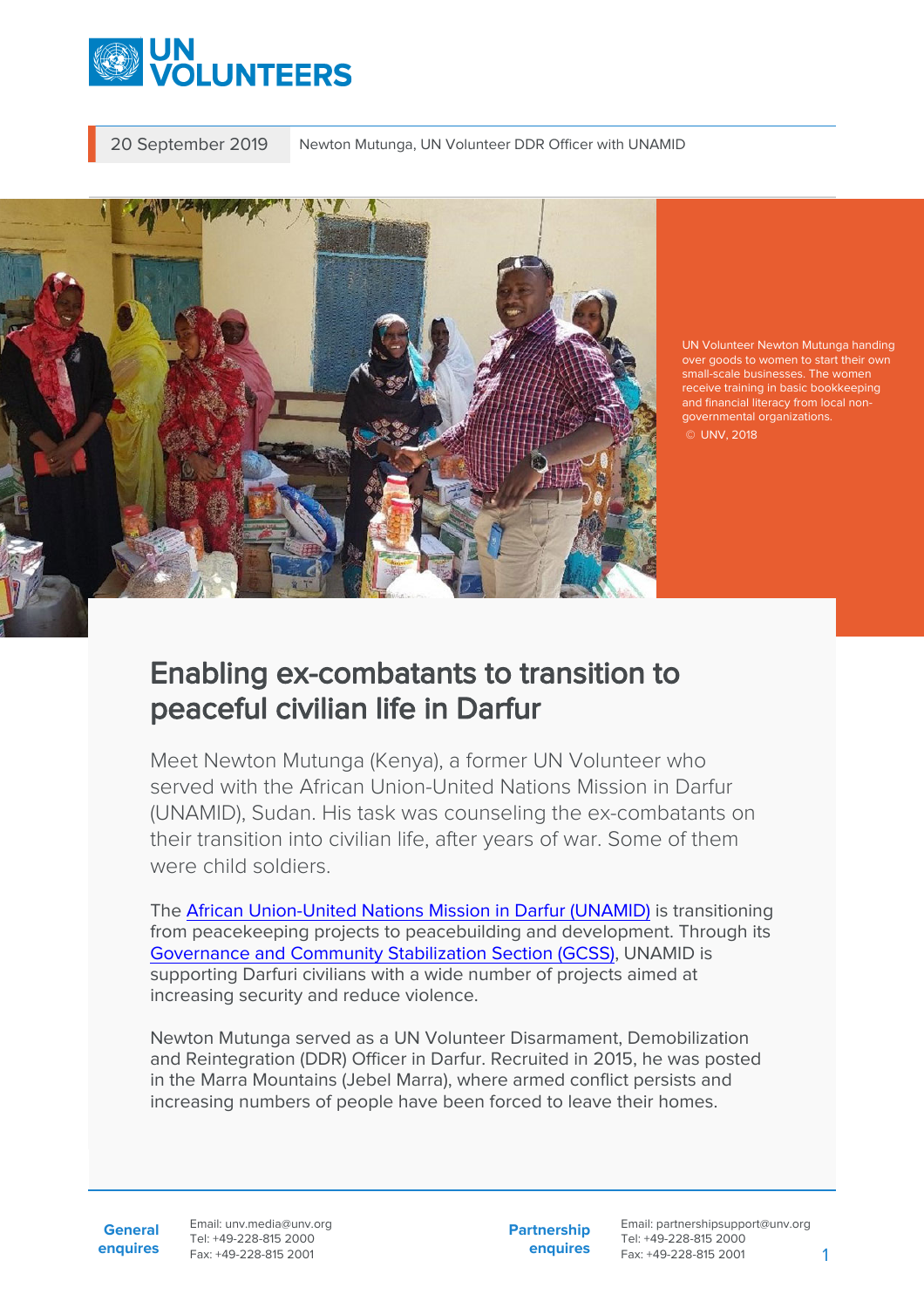

Newton and his team visited them to ensure humanitarian aid is delivered, constantly liaising with local authorities, non-governmental organizations and UNAMID staff.

 $\triangle$  By engaging with the community and offering solutions to their daily problems, we give them hope for a better future. --Newton Mutunga, former UN Volunteer DDR Officer with UNAMID

This includes supporting ex-combatants. "We worked with the Government of Sudan to counsel the ex-combatants on their transition into civilian life, after years away from their families," says Newton.

"Some chose to work for the Sudan Armed Forces or Sudan Police Force; others received training in small-business start-ups or enrolled in technical and vocational training programmes. With support from the United Nations Children's Fund (UNICEF), child soldiers were reunited with their families and enrolled in schools."

[The establishment of a temporary operating base in Central Jebel Marra](https://unamid.unmissions.org/government-sudan-hands-over-land-establishment-unamid-temporary-operating-base-golo-central-darfur) is in line with the mission's protection of civilians mandate. Fully-functioning facilities and infrastructure are expected soon, although periodic flooding during the rainy season often cuts off access to the town and to supplies.

Future projects include building schools, community centers, police stations, rural and district judicial courts, training centers and other facilities.

"Proper schools give families hope for the future of their children, enhancing government institutions supports basic service delivery, and constructing police outposts deters criminal activities. In the long run, all of these projects will improve the lives of community members and bring durable peace to Darfur," Newton explains.

**LL** Seeing newly displaced persons melts my heart. Serving as a UN Volunteer reminded me of the

**General**

**enquires** Tel: +49-228-815 2000 Fax: +49-228-815 2001 Email: unv.media@unv.org<br>Tel: +49-228-815 2000

**Partnership enquires**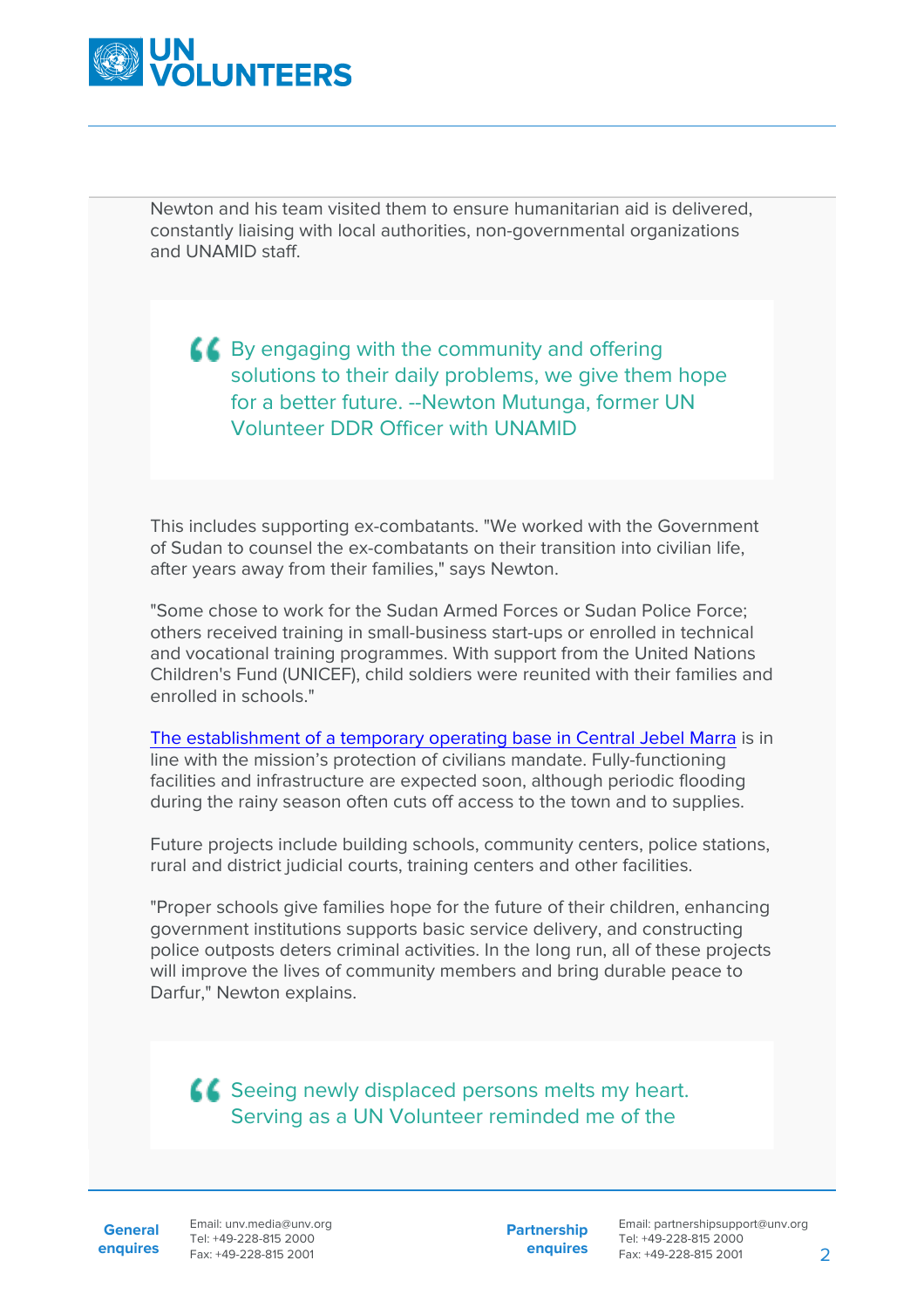

things we all take for granted, like having water to drink, bathing facilities, and a decent meal. That's why I made a point of joining the UNAMID trucks as they delivered drinking water to displaced persons, to remind me not to take life for granted. --Newton Mutunga

Being a UN Volunteer was a dream come true for Newton, who holds a degree in computer studies and has extensive experience in logistics and fleet management. Orphaned at the young age of seven, he became inspired by a graduation speech on helping the less fortunate.

"Human suffering breaks my heart, and especially women, children, and the elderly," Newton says. "Serving in Darfur as a UN Volunteer was my way of serving my fellow human beings."

Last year Newton gathered his UNV colleagues to bring books, recreation equipment, and writing materials to a school for internally displaced children in Zalingei, Central Darfur, for [International Volunteer Day \(IVD\)](https://www.unv.org/internationalvolunteerday2017).

**The smiles on the faces of pupils and teachers gave** me immense joy, and reminded me of myself 30 years ago, when I also had no hope but was helped by others. --Newton Mutunga

This article was prepared with the kind assistance of [Online Volunteer](https://www.onlinevolunteering.org/en) Leah De Hoet.

**General**

**enquires** Fax: +49-228-815 2001 Email: unv.media@unv.org Tel: +49-228-815 2000

**Partnership enquires**